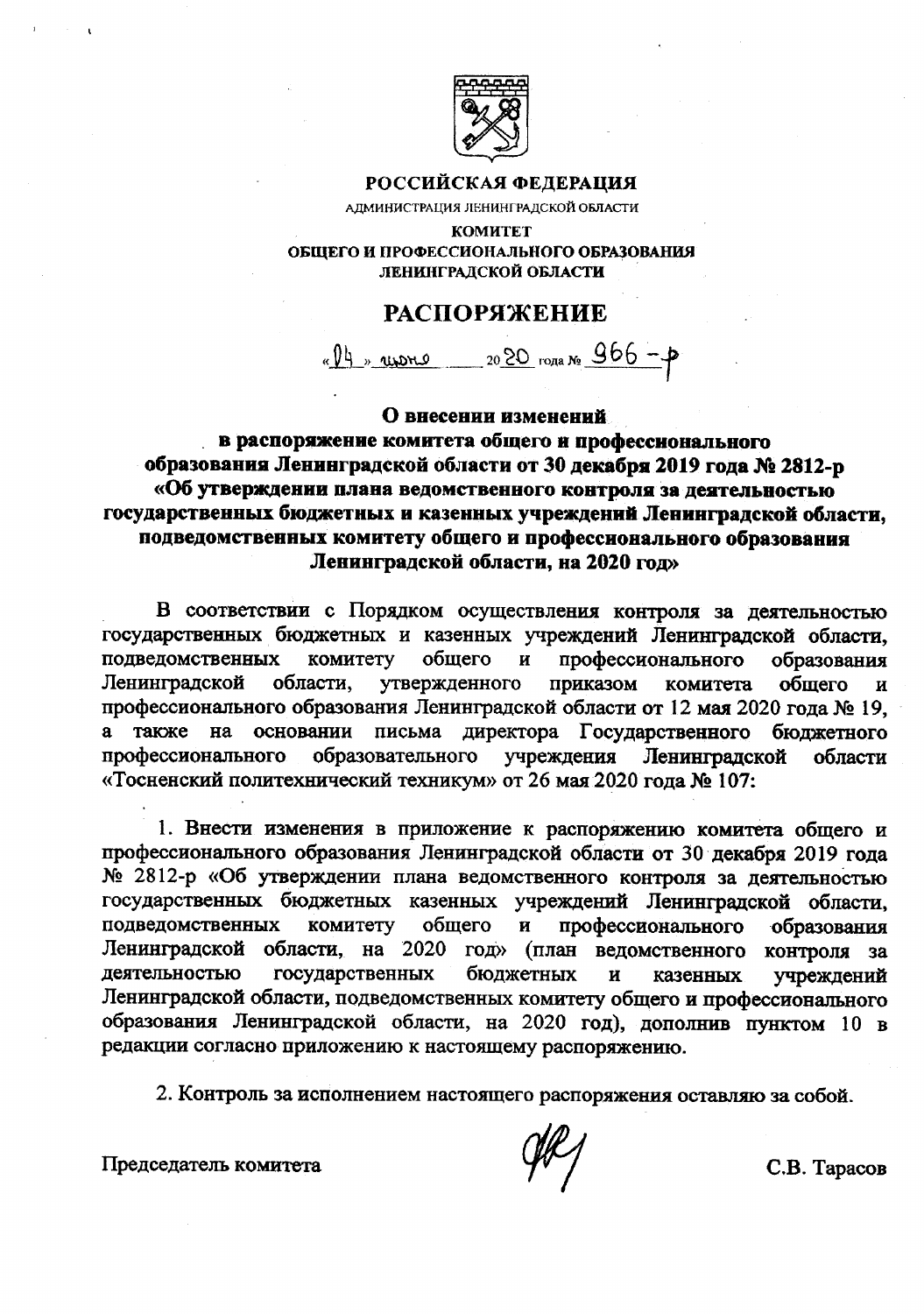Приложение к распоряжению комитета общего и<br>профессионального образования<br>Ленинградской области<br>от « $04 \rightarrow 2020$  года № 360

| N <sub>2</sub><br>1 | Наименование<br>тосударственного<br>учреждения<br>$\overline{2}$                                                                                     | Место нахождения<br>государственного<br>учреждения<br>3                               | Цели и предмет<br>контроля<br>4                                                                                                                                                                                                                                                                                                                               | Дата начала<br>проведения<br>проверки<br>(MECHII) | Срок<br>проведения<br>проверки<br>(рабочие дни) | Форма<br>проведения<br>проверки<br>(выездная,<br>документарн<br>$a$ я $)$ | Наименование<br>структурного<br>подразделения<br>комитета,<br>ответственного за<br>проведение<br>проверки |
|---------------------|------------------------------------------------------------------------------------------------------------------------------------------------------|---------------------------------------------------------------------------------------|---------------------------------------------------------------------------------------------------------------------------------------------------------------------------------------------------------------------------------------------------------------------------------------------------------------------------------------------------------------|---------------------------------------------------|-------------------------------------------------|---------------------------------------------------------------------------|-----------------------------------------------------------------------------------------------------------|
| 10                  | Государственное                                                                                                                                      | 187000,                                                                               | <u>Цель:</u>                                                                                                                                                                                                                                                                                                                                                  | 5<br>Июнь                                         | 6<br>20 рабочих                                 | 7                                                                         | 8                                                                                                         |
|                     | бюджетное<br>профессиональное<br>образовательное<br>учреждение<br>Ленинградской<br>области «Тосненский<br>политехнический<br><b>TeXHHKYM&gt;&gt;</b> | Ленинградская<br>область.<br>Тосненский район,<br>г. Тосно, шоссе<br>Барыбина, дом 56 | выявление<br>отклонений в<br>деятельности<br>подведомственных<br>учреждений<br>(соотношение<br>плановых и<br>фактических<br>значений<br>результатов,<br>осуществление<br>дополнительных<br>видов деятельности<br>при невыполнении<br>(некачественном<br>выполнении)<br>основных видов<br>деятельности,<br>оказание платных<br>услуг (выполнение<br>работ), не |                                                   | дней                                            | выездная                                                                  | Отдел<br>профессионального<br>образования                                                                 |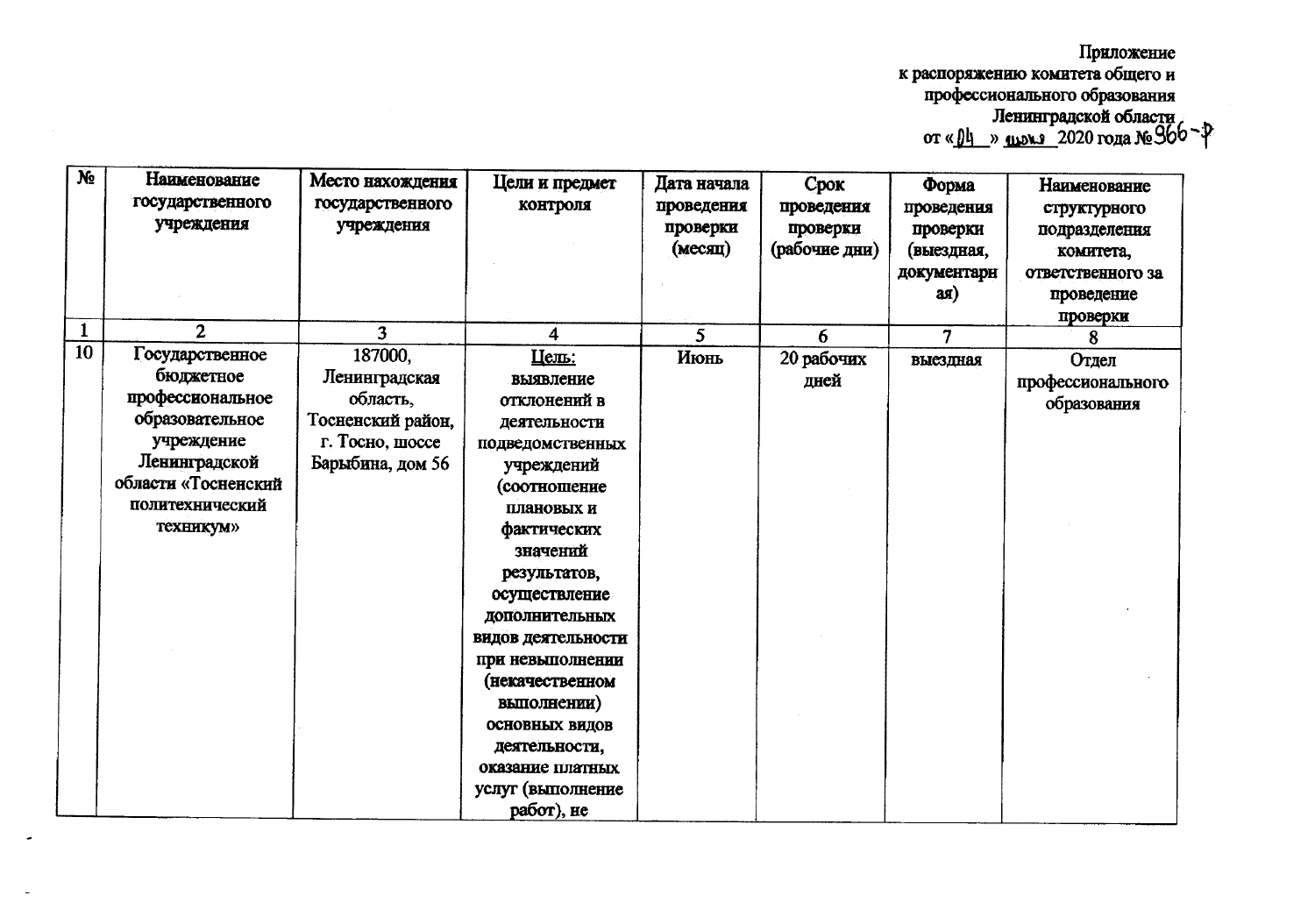|  | предусмотренных       |  |  |
|--|-----------------------|--|--|
|  | уставами) и           |  |  |
|  | разработка            |  |  |
|  | рекомендаций по их    |  |  |
|  | устранению;           |  |  |
|  | Предмет контроля:     |  |  |
|  | осуществление         |  |  |
|  | <b>ОСНОВНЫХ ВИДОВ</b> |  |  |
|  | деятельности,         |  |  |
|  | предусмотренных       |  |  |
|  | уставом               |  |  |
|  | бюджетного            |  |  |
|  | учреждения, в том     |  |  |
|  | числе выполнение      |  |  |
|  | государственного      |  |  |
|  | задания на оказание   |  |  |
|  | государственных       |  |  |
|  | услуг (выполнение     |  |  |
|  | работ) и(или)         |  |  |
|  | обязательств перед    |  |  |
|  | страховщиком по       |  |  |
|  | обязательному         |  |  |
|  | социальному           |  |  |
|  | страхованию,          |  |  |
|  | выполнение работ      |  |  |
|  | (оказание услуг) за   |  |  |
|  | плату, а также иных   |  |  |
|  | видов деятельности,   |  |  |
|  | не являющихся         |  |  |
|  | основными видами      |  |  |
|  | деятельности;         |  |  |
|  | выполнение плана      |  |  |
|  | финансово-            |  |  |
|  | хозяйственной         |  |  |
|  | деятельности;         |  |  |
|  | выполнение            |  |  |

 $\alpha$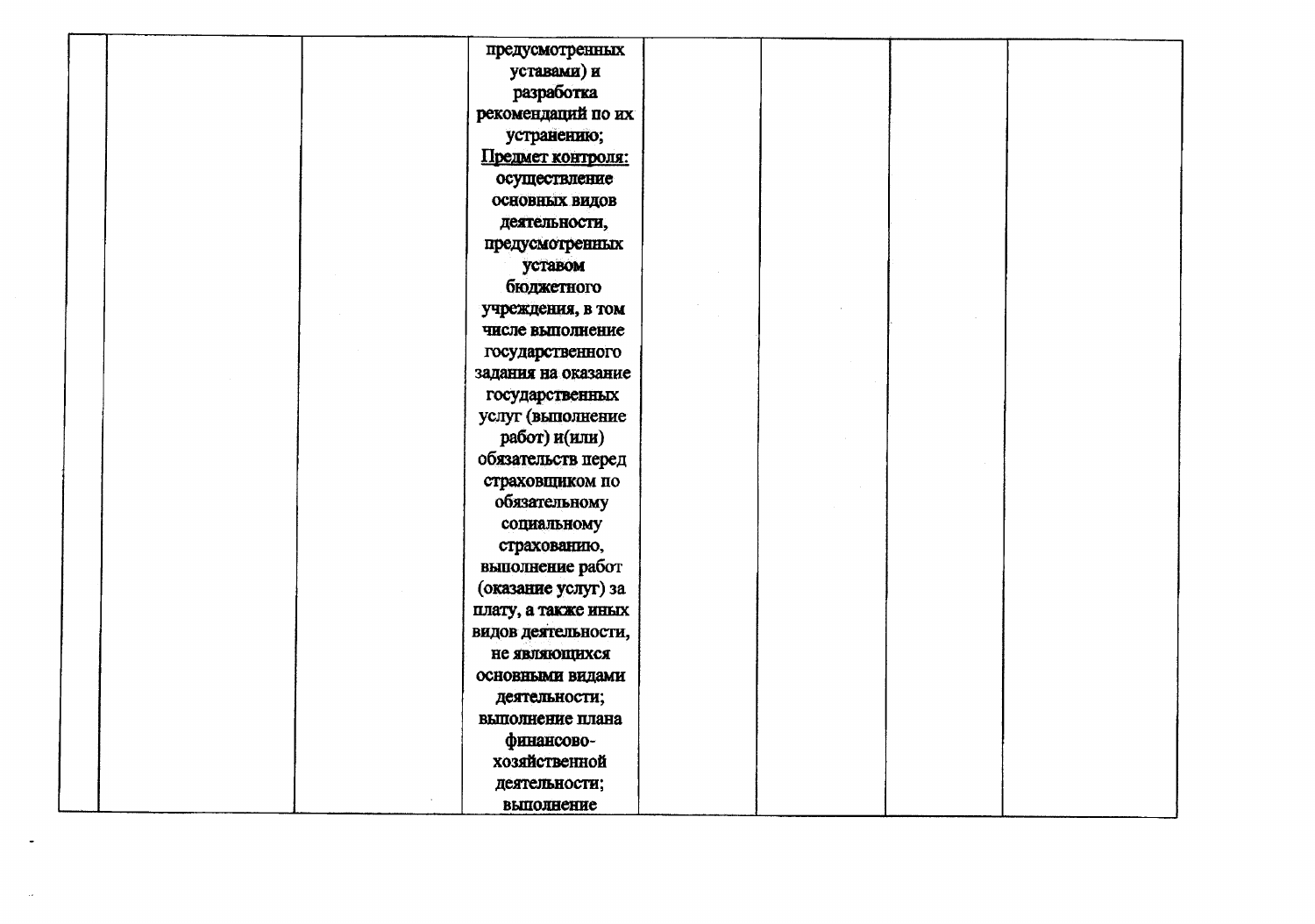|  |  | условий выделения,  |  |  |  |
|--|--|---------------------|--|--|--|
|  |  | получения и         |  |  |  |
|  |  | использования       |  |  |  |
|  |  | субсидий, в том     |  |  |  |
|  |  | числе на            |  |  |  |
|  |  | возмещение          |  |  |  |
|  |  | нормативных         |  |  |  |
|  |  | затрат, связанных с |  |  |  |
|  |  | оказанием           |  |  |  |
|  |  | государственных     |  |  |  |
|  |  | услуг (выполнением  |  |  |  |
|  |  | работ) в рамках     |  |  |  |
|  |  | государственного    |  |  |  |
|  |  | задания, субсидий   |  |  |  |
|  |  | на иные цели,       |  |  |  |
|  |  | бюджетных           |  |  |  |
|  |  | инвестиций;         |  |  |  |
|  |  |                     |  |  |  |
|  |  | исполнение          |  |  |  |
|  |  | гражданско-         |  |  |  |
|  |  | правовых            |  |  |  |
|  |  | договоров;          |  |  |  |
|  |  | обеспечение         |  |  |  |
|  |  | целевого            |  |  |  |
|  |  | использования и     |  |  |  |
|  |  | сохранности         |  |  |  |
|  |  | недвижимого         |  |  |  |
|  |  | имущества и особо   |  |  |  |
|  |  | ценного движимого   |  |  |  |
|  |  | имущества,          |  |  |  |
|  |  | закрепленного за    |  |  |  |
|  |  | бюджетным           |  |  |  |
|  |  | учреждением либо    |  |  |  |
|  |  | приобретенного      |  |  |  |
|  |  | бюджетным           |  |  |  |
|  |  | учреждением за      |  |  |  |

 $\sim$